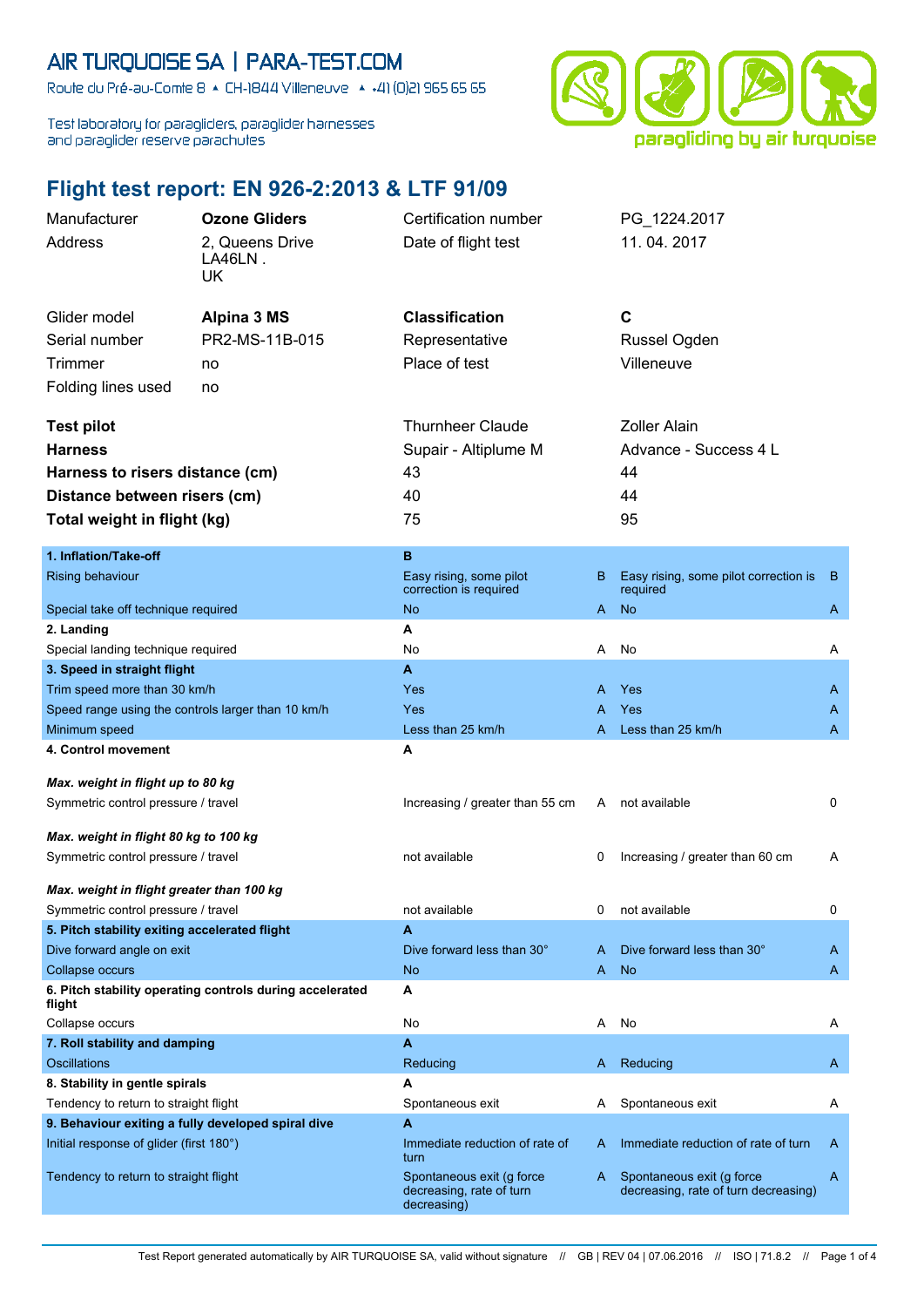| Turn angle to recover normal flight                                         | Less than 720°, spontaneous<br>recovery                                             | A | Less than 720°, spontaneous<br>recovery                                             | A |
|-----------------------------------------------------------------------------|-------------------------------------------------------------------------------------|---|-------------------------------------------------------------------------------------|---|
| 10. Symmetric front collapse                                                | С                                                                                   |   |                                                                                     |   |
| Approximately 30 % chord                                                    |                                                                                     |   |                                                                                     |   |
| Entry                                                                       | Rocking back less than 45°                                                          | A | Rocking back less than 45°                                                          | Α |
| Recovery                                                                    | Spontaneous in 3 s to 5 s                                                           | В | Spontaneous in 3 s to 5 s                                                           | В |
| Dive forward angle on exit Change of course                                 | Dive forward 0° to 30° Keeping<br>course                                            | A | Dive forward 0° to 30° Keeping<br>course                                            | Α |
| Cascade occurs                                                              | No                                                                                  | A | No                                                                                  | Α |
| Folding lines used                                                          | No                                                                                  |   | No                                                                                  |   |
| At least 50% chord                                                          |                                                                                     |   |                                                                                     |   |
| Entry                                                                       | Rocking back less than 45°                                                          | A | Rocking back less than 45°                                                          | A |
| Recovery                                                                    | Spontaneous in 3 s to 5 s                                                           | В | Spontaneous in 3 s to 5 s                                                           | В |
| Dive forward angle on exit / Change of course                               | Dive forward 0° to 30° / Keeping<br>course                                          | A | Dive forward 0° to 30° / Keeping<br>course                                          | Α |
| Cascade occurs                                                              | No                                                                                  | A | No                                                                                  | Α |
| Folding lines used                                                          | No                                                                                  |   | No                                                                                  |   |
| <b>With accelerator</b>                                                     |                                                                                     |   |                                                                                     |   |
| Entry                                                                       | Rocking back less than 45°                                                          | A | Rocking back greater than 45°                                                       | С |
| Recovery                                                                    | Spontaneous in 3 s to 5 s                                                           | В | Spontaneous in 3 s to 5 s                                                           | В |
| Dive forward angle on exit / Change of course                               | Dive forward 0° to 30° / Keeping<br>course                                          | A | Dive forward 0° to 30° / Keeping<br>course                                          | Α |
| Cascade occurs                                                              | No                                                                                  | Α | No                                                                                  | Α |
| Folding lines used                                                          | No                                                                                  |   | No                                                                                  |   |
| 11. Exiting deep stall (parachutal stall)                                   | A                                                                                   |   |                                                                                     |   |
| Deep stall achieved                                                         | Yes                                                                                 | A | Yes                                                                                 | A |
| Recovery                                                                    | Spontaneous in less than 3 s                                                        | A | Spontaneous in less than 3 s                                                        | A |
| Dive forward angle on exit                                                  | Dive forward 0° to 30°                                                              | A | Dive forward 0° to 30°                                                              | A |
| Change of course                                                            | Changing course less than 45°                                                       | A | Changing course less than 45°                                                       | A |
| Cascade occurs                                                              | No                                                                                  | A | <b>No</b>                                                                           | A |
| 12. High angle of attack recovery                                           | A                                                                                   |   |                                                                                     |   |
| Recovery                                                                    | Spontaneous in less than 3 s                                                        | A | Spontaneous in less than 3 s                                                        | Α |
| Cascade occurs                                                              | No                                                                                  | A | No                                                                                  | Α |
| 13. Recovery from a developed full stall                                    | $\mathbf{C}$                                                                        |   |                                                                                     |   |
| Dive forward angle on exit                                                  | Dive forward 30° to 60°                                                             | в | Dive forward 0° to 30°                                                              | A |
| Collapse                                                                    | No collapse                                                                         | A | No collapse                                                                         | A |
| Cascade occurs (other than collapses)                                       | No                                                                                  | A | <b>No</b>                                                                           | A |
| Rocking back                                                                | Less than 45°                                                                       | A | Greater than 45°                                                                    | C |
| Line tension                                                                | Most lines tight                                                                    | A | Most lines tight                                                                    | A |
| 14. Asymmetric collapse                                                     | C                                                                                   |   |                                                                                     |   |
|                                                                             |                                                                                     |   |                                                                                     |   |
| <b>Small asymmetric collapse</b>                                            |                                                                                     |   |                                                                                     |   |
| Change of course until re-inflation / Maximum dive forward or<br>roll angle | Less than 90° / Dive or roll angle<br>15 $^{\circ}$ to 45 $^{\circ}$                | A | Less than 90° / Dive or roll angle 0°<br>to $15^\circ$                              | A |
| Re-inflation behaviour                                                      | Spontaneous re-inflation                                                            | A | Spontaneous re-inflation                                                            | Α |
| Total change of course                                                      | Less than $360^\circ$                                                               | A | Less than 360°                                                                      | Α |
| Collapse on the opposite side occurs                                        | No (or only a small number of<br>collapsed cells with a<br>spontaneous reinflation) | A | No (or only a small number of<br>collapsed cells with a spontaneous<br>reinflation) | Α |
| <b>Twist occurs</b>                                                         | No                                                                                  | A | No                                                                                  | A |
| Cascade occurs                                                              | No                                                                                  | A | No                                                                                  | A |
| Folding lines used                                                          | No                                                                                  |   | No                                                                                  |   |
| Large asymmetric collapse                                                   |                                                                                     |   |                                                                                     |   |
| Change of course until re-inflation / Maximum dive forward or<br>roll angle | 90° to 180° / Dive or roll angle<br>15 $^{\circ}$ to 45 $^{\circ}$                  | B | 90° to 180° / Dive or roll angle 15°<br>to $45^\circ$                               | B |
| Re-inflation behaviour                                                      | Spontaneous re-inflation                                                            | A | Spontaneous re-inflation                                                            | A |
| Total change of course                                                      | Less than 360°                                                                      | A | Less than 360°                                                                      | Α |
|                                                                             |                                                                                     |   |                                                                                     |   |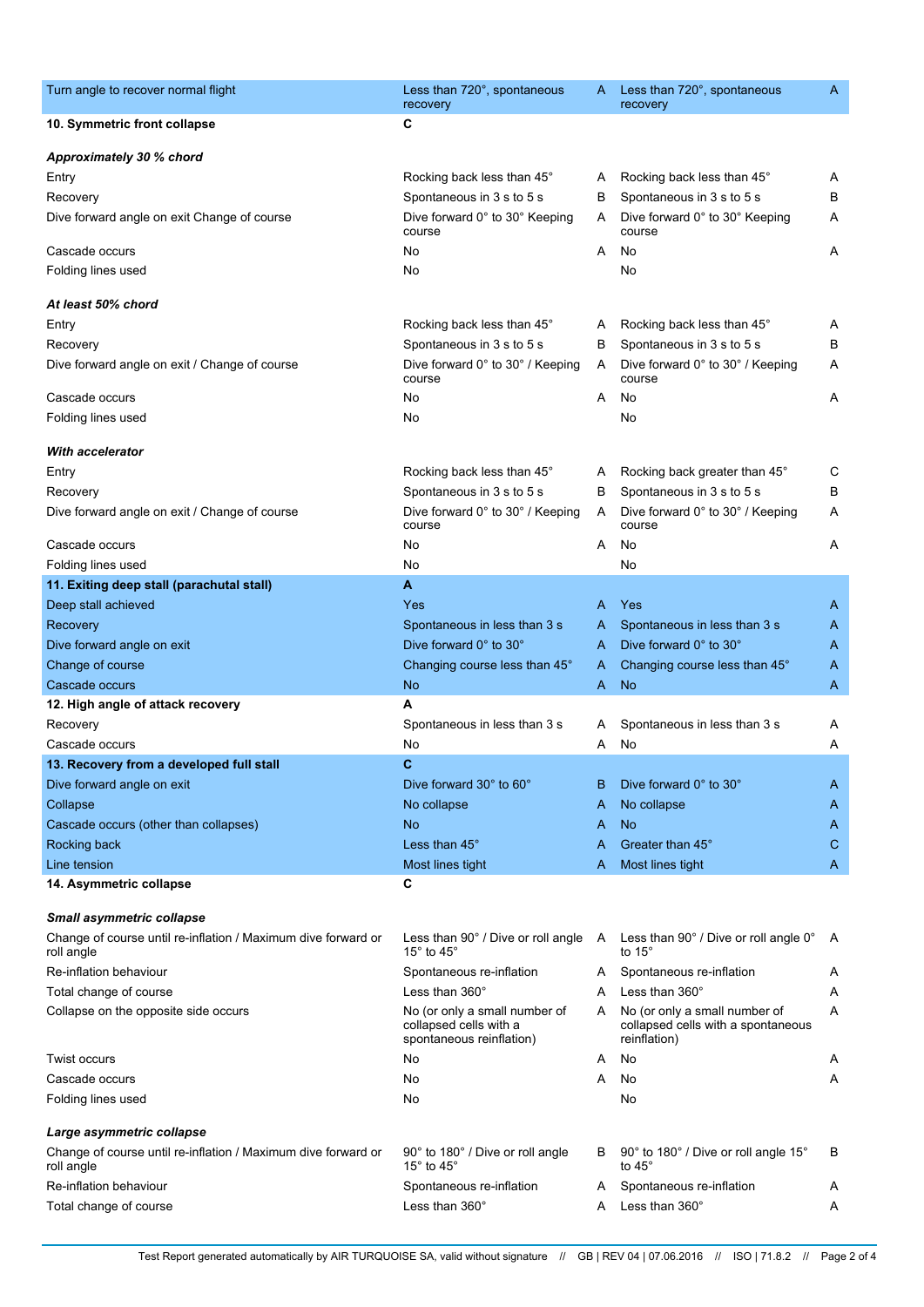| Collapse on the opposite side occurs                                        | No (or only a small number of<br>collapsed cells with a<br>spontaneous reinflation) | A   | No (or only a small number of<br>collapsed cells with a spontaneous<br>reinflation) | Α |
|-----------------------------------------------------------------------------|-------------------------------------------------------------------------------------|-----|-------------------------------------------------------------------------------------|---|
| <b>Twist occurs</b>                                                         | No                                                                                  | A   | No                                                                                  | Α |
| Cascade occurs                                                              | No                                                                                  | A   | No                                                                                  | Α |
| Folding lines used                                                          | No                                                                                  |     | No                                                                                  |   |
| Small asymmetric collapse with fully activated accelerator                  |                                                                                     |     |                                                                                     |   |
| Change of course until re-inflation / Maximum dive forward or<br>roll angle | Less than 90° / Dive or roll angle<br>15 $^{\circ}$ to 45 $^{\circ}$                | - A | Less than 90 $^{\circ}$ / Dive or roll angle 0 $^{\circ}$<br>to 15 $^{\circ}$       | Α |
| Re-inflation behaviour                                                      | Spontaneous re-inflation                                                            | A   | Spontaneous re-inflation                                                            | Α |
| Total change of course                                                      | Less than $360^\circ$                                                               | A   | Less than 360°                                                                      | Α |
| Collapse on the opposite side occurs                                        | No (or only a small number of<br>collapsed cells with a<br>spontaneous reinflation) | A   | No (or only a small number of<br>collapsed cells with a spontaneous<br>reinflation) | Α |
| <b>Twist occurs</b>                                                         | No                                                                                  | A   | No                                                                                  | Α |
| Cascade occurs                                                              | No                                                                                  | A   | No                                                                                  | Α |
| Folding lines used                                                          | No                                                                                  |     | No                                                                                  |   |
| Large asymmetric collapse with fully activated accelerator                  |                                                                                     |     |                                                                                     |   |
| Change of course until re-inflation / Maximum dive forward or               | 90° to 180° / Dive or roll angle                                                    | C   | 90° to 180° / Dive or roll angle 15°                                                | в |
| roll angle                                                                  | 45° to 60°                                                                          |     | to $45^\circ$                                                                       |   |
| Re-inflation behaviour                                                      | Spontaneous re-inflation                                                            | A   | Spontaneous re-inflation                                                            | A |
| Total change of course                                                      | Less than $360^\circ$                                                               | A   | Less than 360°                                                                      | Α |
| Collapse on the opposite side occurs                                        | No (or only a small number of<br>collapsed cells with a<br>spontaneous reinflation) | A   | No (or only a small number of<br>collapsed cells with a spontaneous<br>reinflation) | Α |
| <b>Twist occurs</b>                                                         | No                                                                                  | A   | No                                                                                  | Α |
| Cascade occurs                                                              | No                                                                                  | A   | No                                                                                  | Α |
| Folding lines used                                                          | No                                                                                  |     | No                                                                                  |   |
| 15. Directional control with a maintained asymmetric<br>collapse            | A                                                                                   |     |                                                                                     |   |
| Able to keep course                                                         | Yes                                                                                 | A   | <b>Yes</b>                                                                          | A |
| 180° turn away from the collapsed side possible in 10 s                     | Yes                                                                                 | A   | Yes                                                                                 | A |
| Amount of control range between turn and stall or spin                      | More than 50 % of the<br>symmetric control travel                                   | A   | More than 50 % of the symmetric<br>control travel                                   | Α |
| 16. Trim speed spin tendency                                                | Α                                                                                   |     |                                                                                     |   |
| Spin occurs                                                                 | No                                                                                  | A   | No                                                                                  | Α |
| 17. Low speed spin tendency                                                 | А                                                                                   |     |                                                                                     |   |
| Spin occurs                                                                 | No                                                                                  | A   | No                                                                                  | A |
| 18. Recovery from a developed spin                                          | в                                                                                   |     |                                                                                     |   |
| Spin rotation angle after release                                           | Stops spinning in 90° to 180°                                                       | B   | Stops spinning in less than 90°                                                     | Α |
| Cascade occurs                                                              | No                                                                                  | Α   | No                                                                                  | Α |
| 19. B-line stall                                                            | A                                                                                   |     |                                                                                     |   |
| Change of course before release                                             | Changing course less than 45°                                                       | A   | Changing course less than 45°                                                       | A |
| Behaviour before release                                                    | Remains stable with straight<br>span                                                | A   | Remains stable with straight span                                                   | A |
| Recovery                                                                    | Spontaneous in less than 3 s                                                        | A   | Spontaneous in less than 3 s                                                        | Α |
| Dive forward angle on exit                                                  | Dive forward 0° to 30°                                                              | A   | Dive forward 0° to 30°                                                              | A |
| Cascade occurs                                                              | <b>No</b>                                                                           | A   | <b>No</b>                                                                           | A |
| 20. Big ears                                                                | в                                                                                   |     |                                                                                     |   |
| Entry procedure                                                             | Dedicated controls                                                                  | A   | Dedicated controls                                                                  | Α |
| Behaviour during big ears                                                   | Stable flight                                                                       | A   | Stable flight                                                                       | Α |
| Recovery                                                                    | Spontaneous in 3 s to 5 s                                                           | В   | Spontaneous in 3 s to 5 s                                                           | В |
| Dive forward angle on exit                                                  | Dive forward 0° to 30°                                                              | A   | Dive forward 0° to 30°                                                              | Α |
| 21. Big ears in accelerated flight                                          | в                                                                                   |     |                                                                                     |   |
| Entry procedure                                                             | Dedicated controls                                                                  | A   | Dedicated controls                                                                  | A |
| Behaviour during big ears                                                   | Stable flight                                                                       | A   | Stable flight                                                                       | A |
| Recovery                                                                    | Recovery through pilot action in<br>less than a further 3 s                         | B   | Recovery through pilot action in<br>less than a further 3 s                         | B |
| Dive forward angle on exit                                                  | Dive forward 0° to 30°                                                              | A.  | Dive forward 0° to 30°                                                              | A |